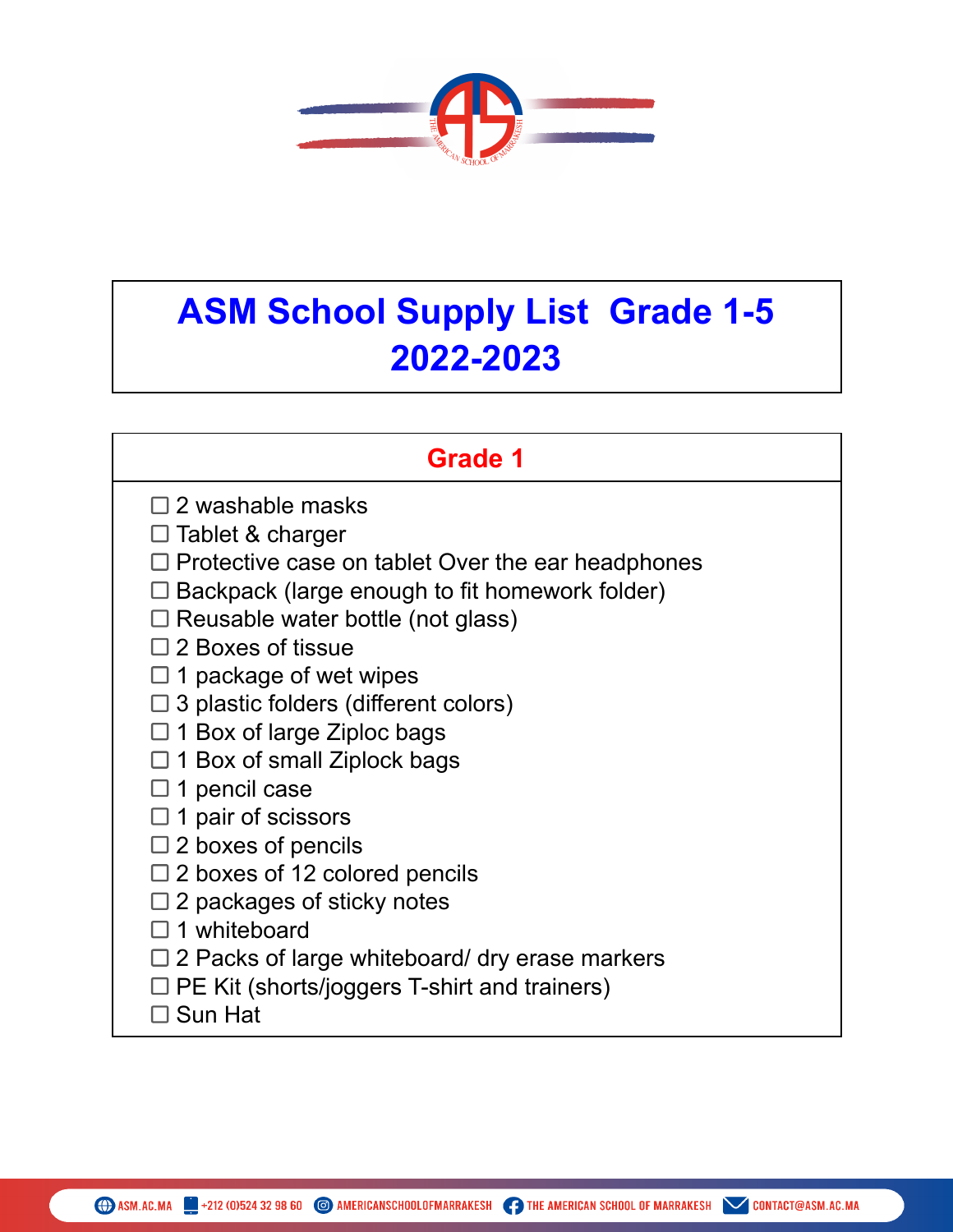

| <b>Grade 2</b>                                            |
|-----------------------------------------------------------|
| $\Box$ Tablet/Laptop & charger                            |
| $\Box$ Personal headphones                                |
| □ Reusable water bottle                                   |
| □ 1 Hat                                                   |
| $\Box$ 1 Box of large Ziplock bags                        |
| $\Box$ 1 Box of small Ziplock bags                        |
| $\Box$ 1 package of wet wipes                             |
| $\square$ 1 pencil case                                   |
| $\Box$ 2 Plastic folders, any color                       |
| $\Box$ 6 glue sticks                                      |
| $\Box$ 1 pair of scissors                                 |
| $\square$ 8 erasers                                       |
| $\Box$ 20 pencils (not the green BIC pencils, please)     |
| $\Box$ 1 pencil sharpener                                 |
| $\square$ 4 highlighters                                  |
| $\Box$ 4 packages of sticky notes                         |
| $\Box$ 2 boxes of 12 markers                              |
| $\Box$ 2 boxes of 12 colored pencils                      |
| $\Box$ 2 packs of whiteboard markers                      |
| $\Box$ 1 whiteboard                                       |
| PE Kit: (trainers, socks, shorts, jogging pants, T-shirt) |
| $\square$ 2 Washable masks                                |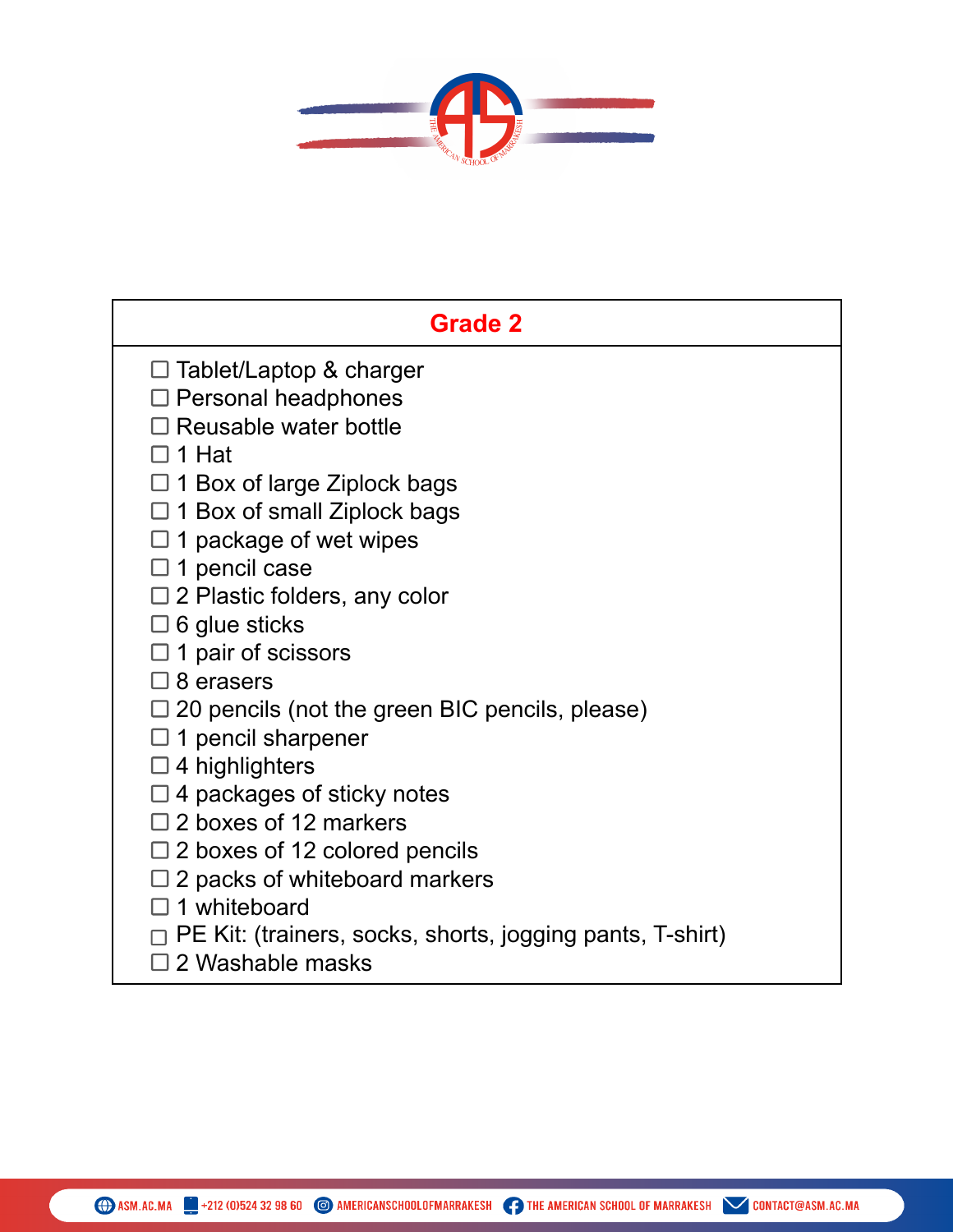

| <b>Grade 3</b>                                                            |
|---------------------------------------------------------------------------|
| $\square$ 2 washable masks                                                |
| $\Box$ Laptop & charger                                                   |
| $\Box$ Over the ears headphones                                           |
| $\square$ 2 pencil cases                                                  |
| 1 pencil sharpener                                                        |
| 1 pair of scissors                                                        |
| $\Box$ 1 ruler (with cm and inches)                                       |
| $\square$ 6 erasers                                                       |
| $\Box$ 6 glue sticks                                                      |
| $\Box$ 3 boxes of 12 pencils                                              |
| $\Box$ 2 blue, black, red and green pens.                                 |
| $\Box$ 6 binders with 4 rings (for each subject)                          |
| $\Box$ 1 box of colored pencils                                           |
| $\Box$ 4 highlighters-green, pink, blue, and yellow                       |
| $\Box$ 1 pack of erasable markers                                         |
| 1 box of markers                                                          |
| $\Box$ 2 clear plastic folders                                            |
| $\Box$ 1 set of divider tabs                                              |
| $\Box$ 2 packages of sticky notes                                         |
| $\Box$ 1 reusable water bottle (not glass)                                |
| $\Box$ 1 box sandwich bags                                                |
| PE kit (shorts/jogging pants, T-shirt/sweater, socks, trainers)<br>2 hats |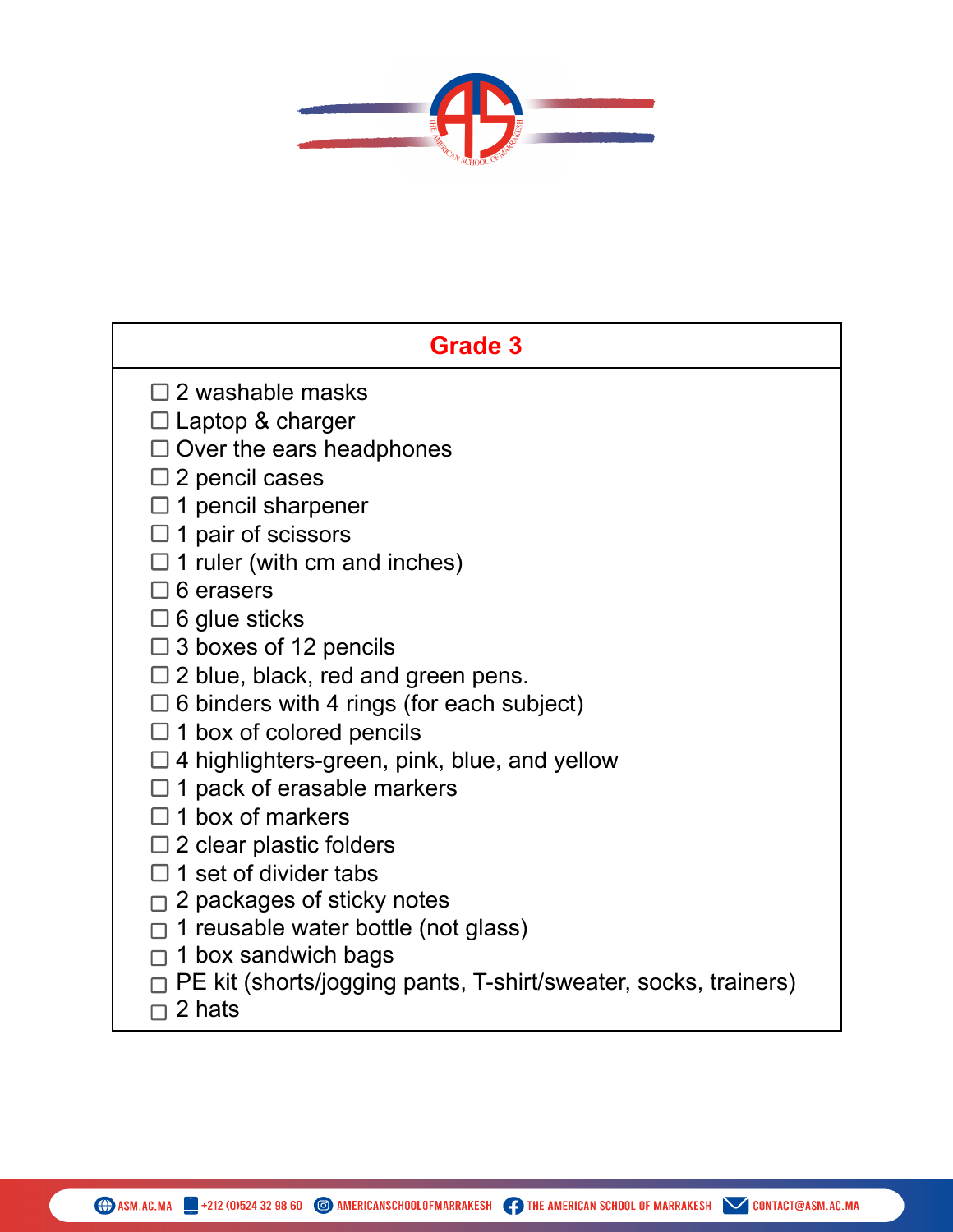

| Grade 4                                         |  |
|-------------------------------------------------|--|
| $\square$ 2 washable masks                      |  |
| $\Box$ Laptop & charger                         |  |
| $\Box$ Personal headphones                      |  |
| $\square$ 1 pencil case                         |  |
| $\Box$ 1 black fine point sharpie               |  |
| $\Box$ 1 pair of scissors                       |  |
| $\Box$ 1 pencil sharpener                       |  |
| $\Box$ 1 glue stick                             |  |
| $\Box$ 1 package of sticky notes                |  |
| $\Box$ 20 quality black pencils (no mechanical) |  |
| $\Box$ Colored pencils                          |  |
| $\square$ 4 erasers                             |  |
| $\Box$ 2 folders                                |  |
| $\Box$ 1 ruler                                  |  |
| $\Box$ 2 medium sizes 4 ring binders            |  |
| $\Box$ 1 packet of binder dividers              |  |
| 3 dry erase markers                             |  |
| $\Box$ 1 yellow highlighter                     |  |
| 3 black pens                                    |  |
| 1 green pen                                     |  |
| $\square$ 2 blue pens                           |  |
| $\Box$ 1 black marker                           |  |
| $\Box$ 1 packet of 4 holes lined paper          |  |
| $\Box$ 1 reusable water bottle                  |  |
| コ 1 hat                                         |  |
| 1 very small hand towel                         |  |
| PE Kit (shorts/joggers T-shirt and trainers)    |  |